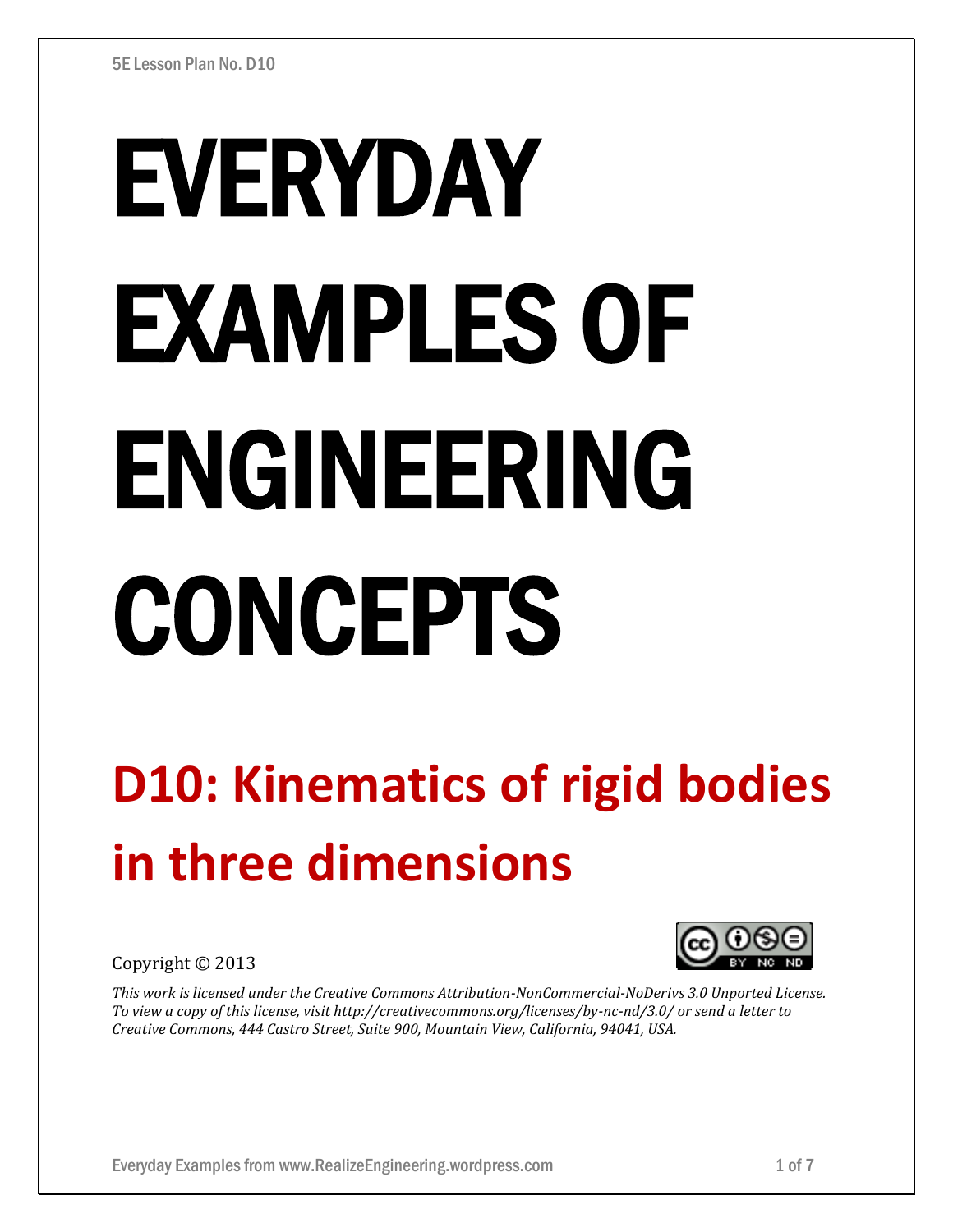*This is an extract from 'Real Life Examples in Dynamics: Lesson plans and solutions' edited by Eann A. Patterson, first published in 2006 (ISBN:978-0-615-20394-2) which can be obtained online at www.engineeringexamples.org and contains suggested exemplars within lesson plans for Sophomore Solids Courses. Prepared as part of the NSF-supported project (#0431756) entitled: "Enhancing Diversity in the Undergraduate Mechanical Engineering Population through Curriculum Change".* 

### **INTRODUCTION**

#### (from *'Real Life Examples in Dynamics: Lesson plans and solutions'*)

These notes are designed to enhance the teaching of a junior level course in dynamics, increase the accessibility of the principles, and raise the appeal of the subject to students from diverse backgrounds. The notes have been prepared as skeletal lesson plans using the principle of the 5Es: Engage, Explore, Explain, Elaborate and Evaluate. The 5E outline is not original and was developed by the Biological Sciences Curriculum Study<sup>1</sup> in the 1980s from work by Atkin and Karplus<sup>2</sup> in 1962. Today this approach is considered to form part of the constructivist learning theory and a number of websites provide easy-to-follow explanations of them<sup>3</sup>.

These notes are intended to be used by instructors and are written in a style that addresses the instructor, however this is not intended to exclude students who should find the notes and examples interesting, stimulating and hopefully illuminating, particularly when their instructor is not utilizing them. In the interest of brevity and clarity of presentation, standard derivations and definitions are not included since these are readily available in textbooks which these notes are not intended to replace but rather to supplement and enhance. Similarly, it is anticipated that these lessons plans can be used to generate lectures/lessons that supplement those covering the fundamentals of each topic.

It is assumed that students have acquired a knowledge and understanding of topics usually found in a Sophomore level course in Statics, including free-body diagrams and efficiency.

This is the second in a series of such notes. The first in the series entitled 'Real Life Examples in Mechanics of Solids' edited by Eann Patterson (ISBN: 978-0-615-20394-2) was produced in 2006 and is available on-line at www.engineeringexamples.org.

#### **Acknowledgements**

Many of these examples have arisen through lively discussion in the consortium supported by the NSF grant (#0431756) on "Enhancing Diversity in the Undergraduate Mechanical Engineering Population through Curriculum Change" and the input of these colleagues is cheerfully acknowledged as is the support of National Science Foundation.

Eann A. Patterson

 $\overline{a}$ 

*A.A. Griffith Chair of Structural Materials and Mechanics School of Engineering, University of Liverpool, Liverpool, UK & Royal Society Wolfson Research Merit Award Recipient*

<sup>&</sup>lt;sup>1</sup> Engleman, Laura (ed.), *The BSCS Story: A History of the Biological Sciences Curriculum Study*. Colorado Springs: BSCS, 2001.

<sup>2</sup> Atkin, J. M. and Karplus, R. (1962). Discovery or invention? *Science Teacher* 29(5): 45.

<sup>3</sup> e.g. Trowbridge, L.W., Bybee, R.W., *Becoming a secondary school science teacher*. Merrill Pub. Co. Inc., 1990.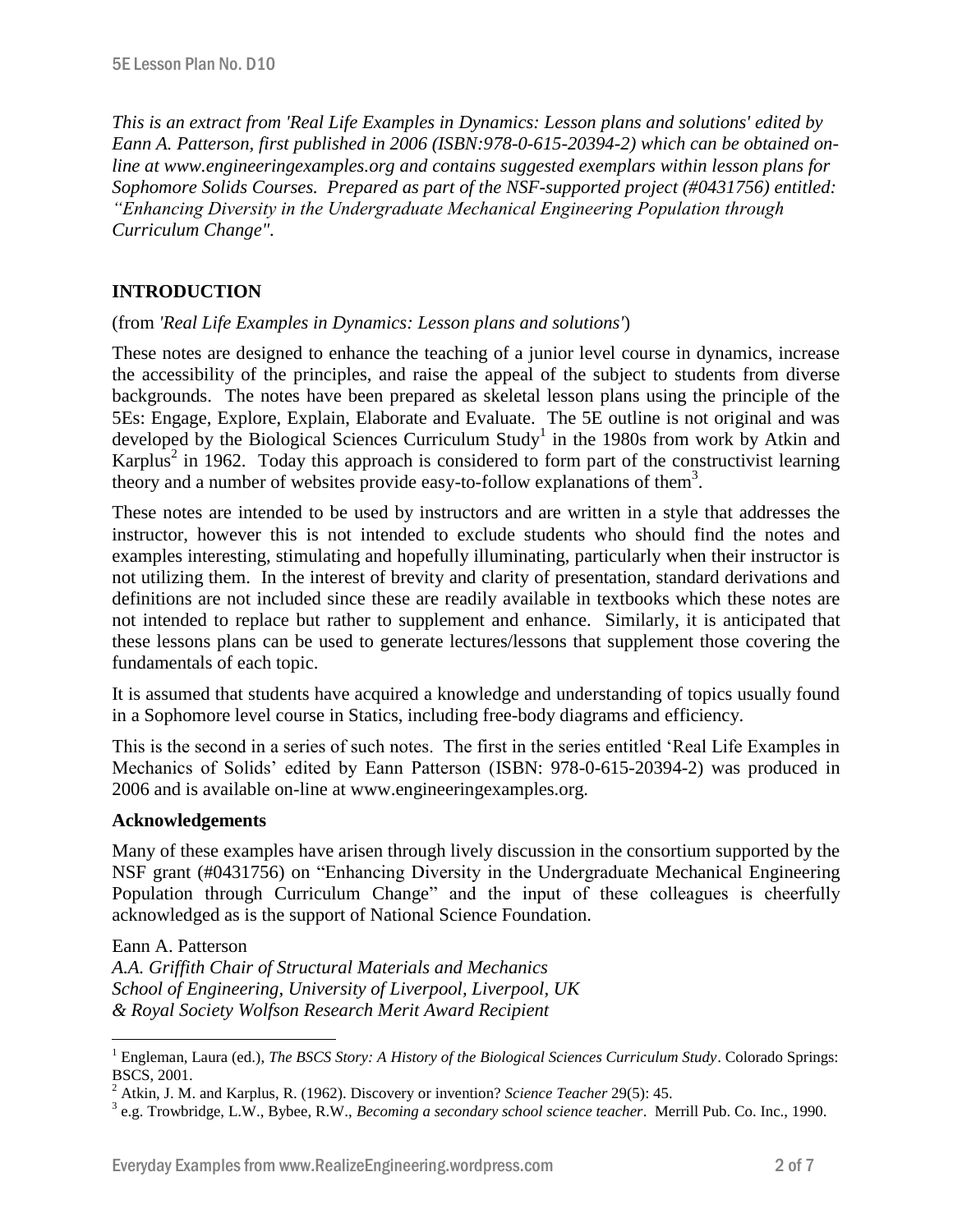#### **THREE DIMENSIONAL RIGID BODY MOTION**

#### 10. Topic**: Kinematics of rigid bodies in three dimensions**

#### **Engage:**

If you play the violin, then bring it to class and play an excerpt from your favorite piece; or if you don't play, maybe you could ask a student in your class or a colleague in the music school. And, or search in www.YouTube.com for "Janine Jansen Mozart" and select Mozart Violin Concerto 5 (2of 5) for a good close-up of the violin being played<sup>4</sup>. Play it a second time and ask the students play along on the "air violin".





#### **Explore:**

Again in www.YouTube.com search under 'Robot violinist' and show the video of the ToyotaViolin playing robot<sup>5</sup>. Discuss the need to calculate displacements, rotations, velocities, accelerations, forces and moments in order to be able to program the robot to perform such a complex task. It would be relevant to introduce examples of engineering applications of robots, e.g. welding robots<sup>6</sup>; again search in www.YouTube.com for suitable videos (also see "Robot of the Year  $2007"$ <sup>7</sup>).

Ask students to explore in pairs the degrees of freedom and axes of rotation in their own arms. Ask them to identify the degrees of freedom used in playing the "air violin"

#### **Explain:**

You have seven degrees of freedom in your arm: at the shoulder, elbow and wrist, as shown in the picture. Use your own arm, or ask a student to help you. If you have brought a violin to class then talk about the motions involved in moving the bow to the instrument.

<sup>4</sup> http://www.youtube.com/watch?v=5QlyMNMLlfI

<sup>5</sup> http://www.youtube.com/watch?v=EzjkBwZtxp4

 $6$  http://www.youtube.com/watch?v=362vMN7Ra4w

<sup>7</sup> http://www.youtube.com/watch?v=Q8WnAN9jmEc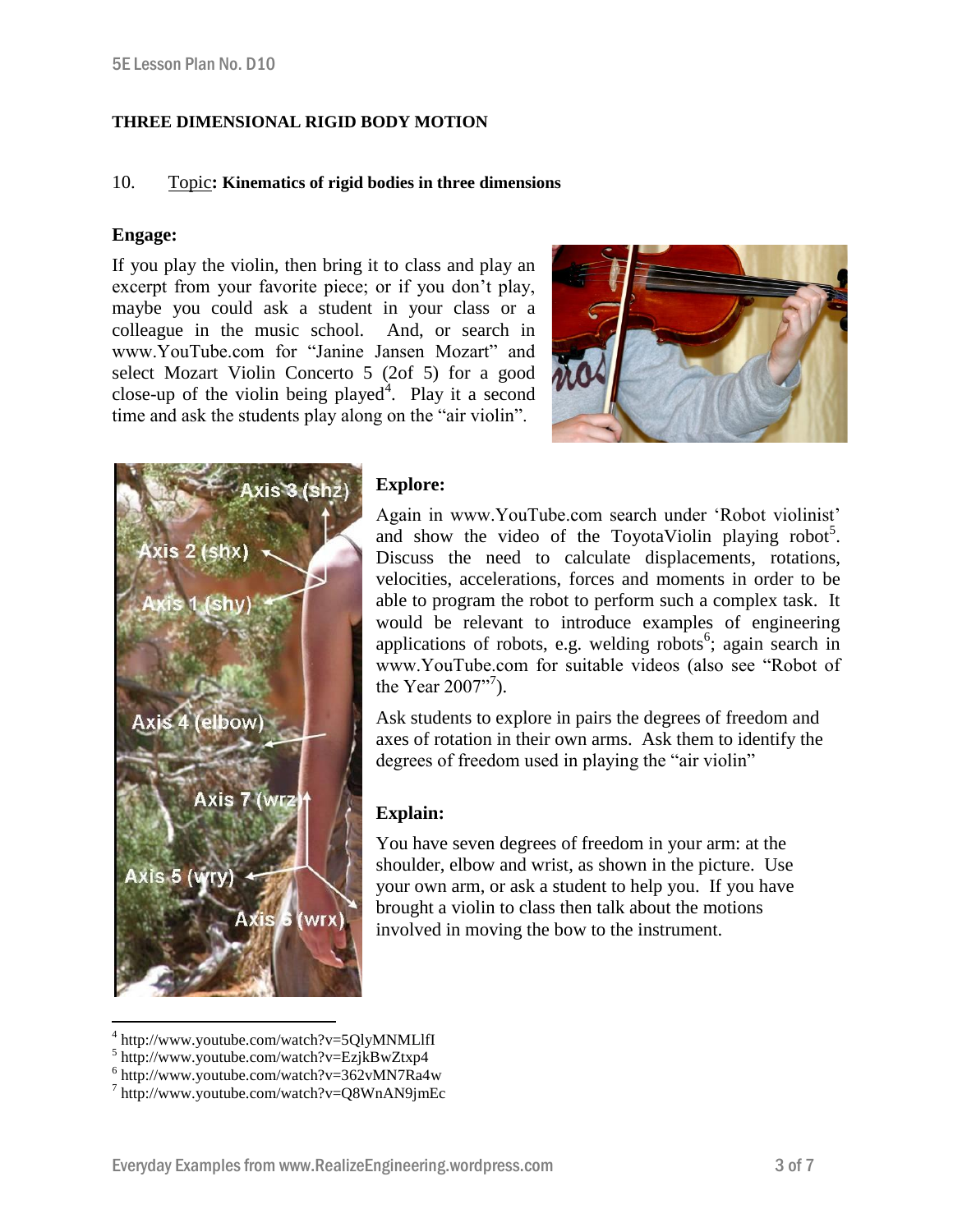#### **Elaborate**

A simple robotic arm for a violin playing robot is shown in the figure. To engage the bow with the instrument, the arm will rotate about the vertical axis shown with the elbow at E fixed. To avoid damage to the bow and strings we need to calculate the angular velocity and acceleration of the bow.



We can establish a coordinate system which is fixed relative to the arm with the *x*-axis in the plane SEW and the *y*-axis co-incident with the axis of rotation, i.e with an origin at O. So the angular velocity of the arm,  $\omega$  and of the coordinate system,  $\Omega$  are equal and  $\omega_{arm} = \Omega = \omega_0 \mathbf{j}$ . Thus, we can consider the position vector of W relative to O:

 $\mathbf{I}$ 

$$
\mathbf{r}_{w/o} = (f \cos \gamma + u \cos \beta) \mathbf{i} - (f \sin \gamma + u \sin \beta) \mathbf{j}
$$

now, "
$$
\mathbf{v}_A = \mathbf{v}_B + \mathbf{\omega} \times \mathbf{r}_{A/B}
$$
"

so

$$
\mathbf{v}_{w} = \mathbf{v}_{o} + \mathbf{\omega}_{arm} \times \mathbf{r}_{w/o} = 0 + \begin{vmatrix} \mathbf{i} & \mathbf{j} & \mathbf{k} \\ 0 & a_{0} & 0 \\ f \cos \gamma + u \cos \beta & -f \sin \gamma - u \sin \beta & 0 \end{vmatrix}
$$

$$
\quad \text{and} \quad
$$

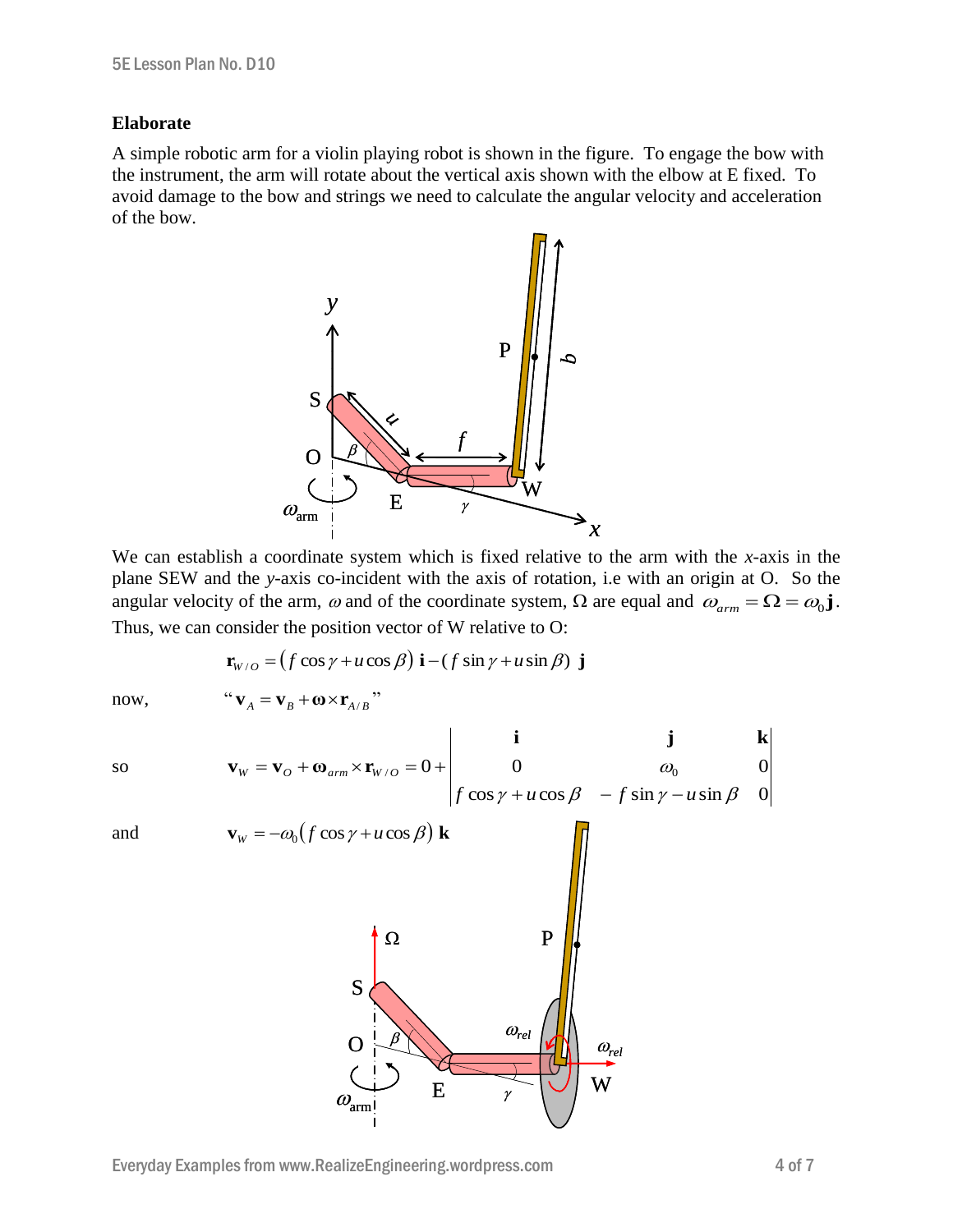The coordinate system is fixed with respect to the arm so the angular velocity of the bow with respect to the coordinate system is:

$$
\mathbf{\omega}_{\textit{rel}} = \omega_{\textit{rel}}(\cos\gamma) \mathbf{i} - \omega_{\textit{rel}}(\sin\gamma) \mathbf{j}
$$

and the position of P, halfway along the bow, relative to W is:

$$
\mathbf{r}_{P/W} = -(b\sin\gamma)\,\mathbf{i} - (b\cos\gamma)\,\mathbf{j}
$$

so, the velocity of the point, P is given by:

$$
\mathbf{v}_{P} = \mathbf{v}_{W} + \mathbf{\omega}_{bow} \times \mathbf{r}_{P/w} = -\omega_{0} \left( f \cos \gamma + u \cos \beta \right) \mathbf{k} + \begin{vmatrix} \mathbf{i} & \mathbf{j} & \mathbf{k} \\ \omega_{rel} \cos \gamma & \omega_{0} - \omega_{rel} \sin \gamma & 0 \\ -\frac{b}{2} \sin \gamma & -\frac{b}{2} \cos \gamma & 0 \end{vmatrix}
$$

$$
\mathbf{v}_{P} = \left[ -\omega_{0} \left( f \cos \gamma + u \cos \beta \right) + \left( \omega_{rel} \cos \gamma - \frac{b}{2} \cos \gamma \right) - \left( \omega_{0} - \omega_{rel} \sin \gamma - \frac{b}{2} \sin \beta \right) \right] \mathbf{k}
$$

For a bow of length 75cm held by an arm with upper and forearm lengths of 25cm and 30cm respectively at angles of  $\beta = 15^{\circ}$  and  $\gamma = 20^{\circ}$ , when the arm rotates at 0.75 rad/s (= $\omega_0$ ) and the wrist rotates the bow at 0.5rad/s  $(=\omega_{rel})$  the velocity of point, P is given by:

 $\mathbf{v}_p = \begin{bmatrix} -0.75 \times (0.3 \cos 20 + 0.25 \cos 15) + (0.5 \cos 20 - 0.375 \cos 20) - (0.75 - 0.5 \sin 20 - 0.375 \sin 15) \end{bmatrix}$  $\mathbf{v}_p = [-0.393 - 0.117 - 0.482] = 0.99 \,\mathrm{m/s}$ 

The acceleration of the bow,  $\alpha$  is given by:

$$
\mathbf{a} = \frac{d\omega_x}{dt}\mathbf{i} + \frac{d\omega_y}{dt}\mathbf{j} + \frac{d\omega_z}{dt}\mathbf{k} + \mathbf{\Omega} \times \mathbf{\omega}
$$

though the components of  $\omega$  are constant, the acceleration is not zero but

$$
\mathbf{a}_{bow} = \mathbf{\Omega} \times \mathbf{\omega}_{bow} = \begin{vmatrix} \mathbf{i} & \mathbf{j} & \mathbf{k} \\ 0 & \omega_{arm} & 0 \\ \omega_{rel} \cos \gamma & \omega_{arm} - \omega_{rel} \sin \gamma & 0 \end{vmatrix}
$$
  
=  $\omega_{arm} \omega_{rel} \cos \gamma \mathbf{k}$   
= -0.75×0.5×cos 20 = 0.35 rad/s about the z-axis.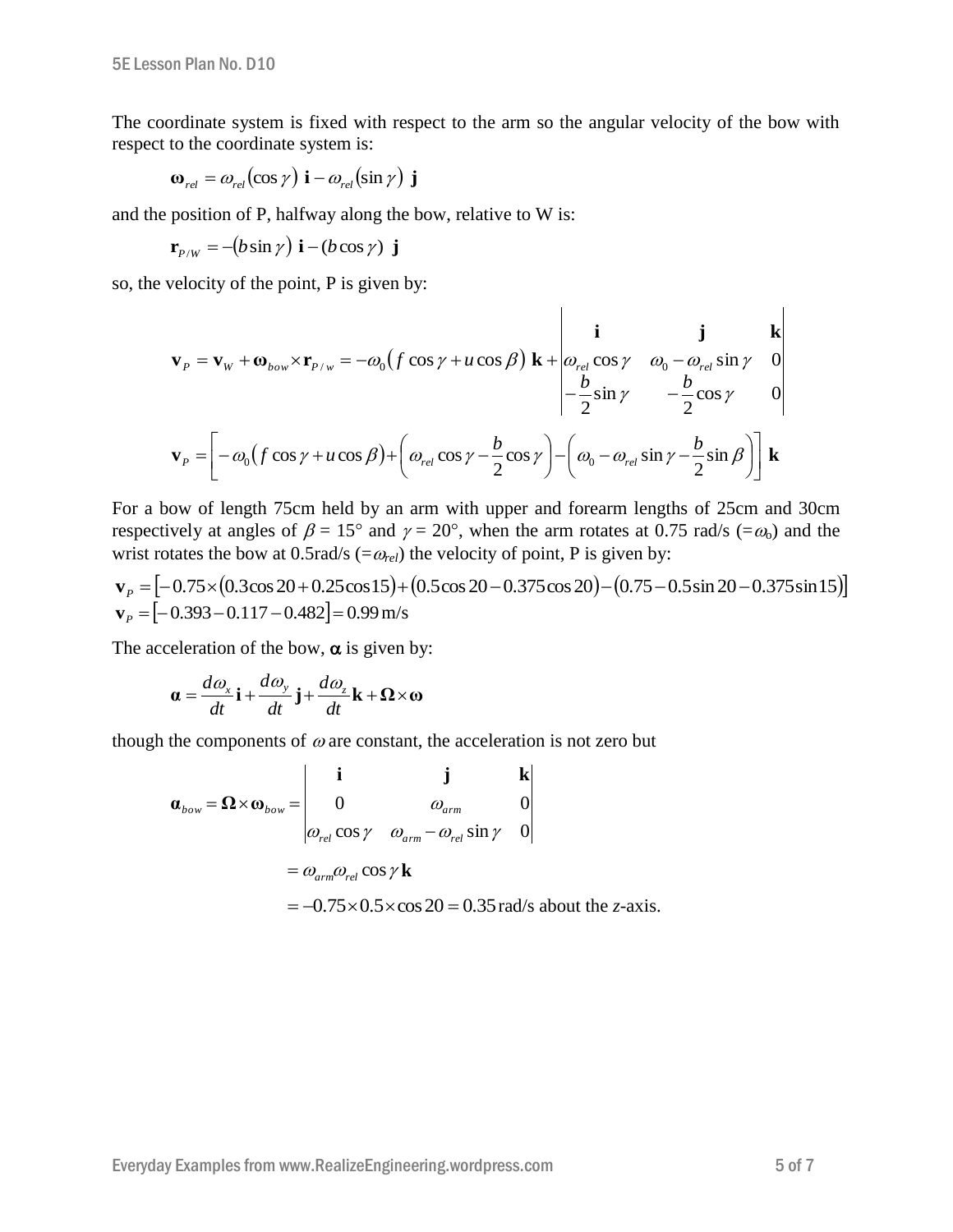#### **Evaluate**

#### *Example 10.1*

C An industrial robot uses its arm in the position shown to roll out adhesive tape on the underside of a structure as shown in the figure. If the arm CB rotates about the vertical axis through C at a constant angular velocity of 3 rad/s find the velocity at which the tape is being laid out when  $\eta = 35^{\circ}$ .

#### Solution:

Establish a coordinate system that is fixed relative to the arm with the *x*-axis coincident with CB and the *y*-axis co-incident with the axis of rotation, i.e with an origin at C. Then

$$
\omega_{arm} = \Omega = \omega_0 \mathbf{j}
$$

and we can consider the position vector of A relative to C:

$$
\mathbf{r}_{A/C} = (c + b \cos \eta) \mathbf{i} - (c \sin \eta) \mathbf{j}
$$

now 
$$
\mathbf{v}_A = \mathbf{v}_C + \mathbf{\omega}_{arm} \times \mathbf{r}_{A/C} = 0 + \begin{vmatrix} \mathbf{i} & \mathbf{j} & \mathbf{k} \\ 0 & \omega_0 & 0 \\ c + b \cos \eta & -c \sin \eta & 0 \end{vmatrix}
$$

and 
$$
\mathbf{v}_A = -\omega_0 (c + b \cos \eta) \mathbf{k}
$$

The coordinate system is fixed with respect to the arm so the angular velocity of the disc with respect to the coordinate system is:

$$
\mathbf{\omega}_{\textit{rel}} = \omega_{\textit{rel}}(\cos\eta) \mathbf{i} - \omega_{\textit{rel}}(\sin\eta) \mathbf{j}
$$

For the point of contact, P there is no motion due to the adhesive on the tape so  $\mathbf{v}_p = 0$ . Now, the position of P relative to A is:

$$
\mathbf{r}_{P/A} = -\left(\frac{d}{2}\sin\eta\right)\mathbf{i} - \left(\frac{d}{2}\cos\eta\right)\mathbf{j}
$$

So, the velocity of the point, P is given by:

$$
\mathbf{v}_{P} = \mathbf{v}_{A} + \mathbf{\omega}_{disk} \times \mathbf{r}_{P/A} = -\omega_{0} \left( c + b \cos \eta \right) \mathbf{k} + \begin{vmatrix} \mathbf{i} & \mathbf{j} & \mathbf{k} \\ \omega_{rel} \cos \eta & \omega_{0} - \omega_{rel} \sin \eta & 0 \\ -\frac{d}{2} \sin \eta & -\frac{d}{2} \cos \eta & 0 \end{vmatrix} = 0
$$



 $\omega_0$ 

*c=0.18*m

 $\eta$ 

*d=0.3*m

A

*b=0.2*

B

m

P